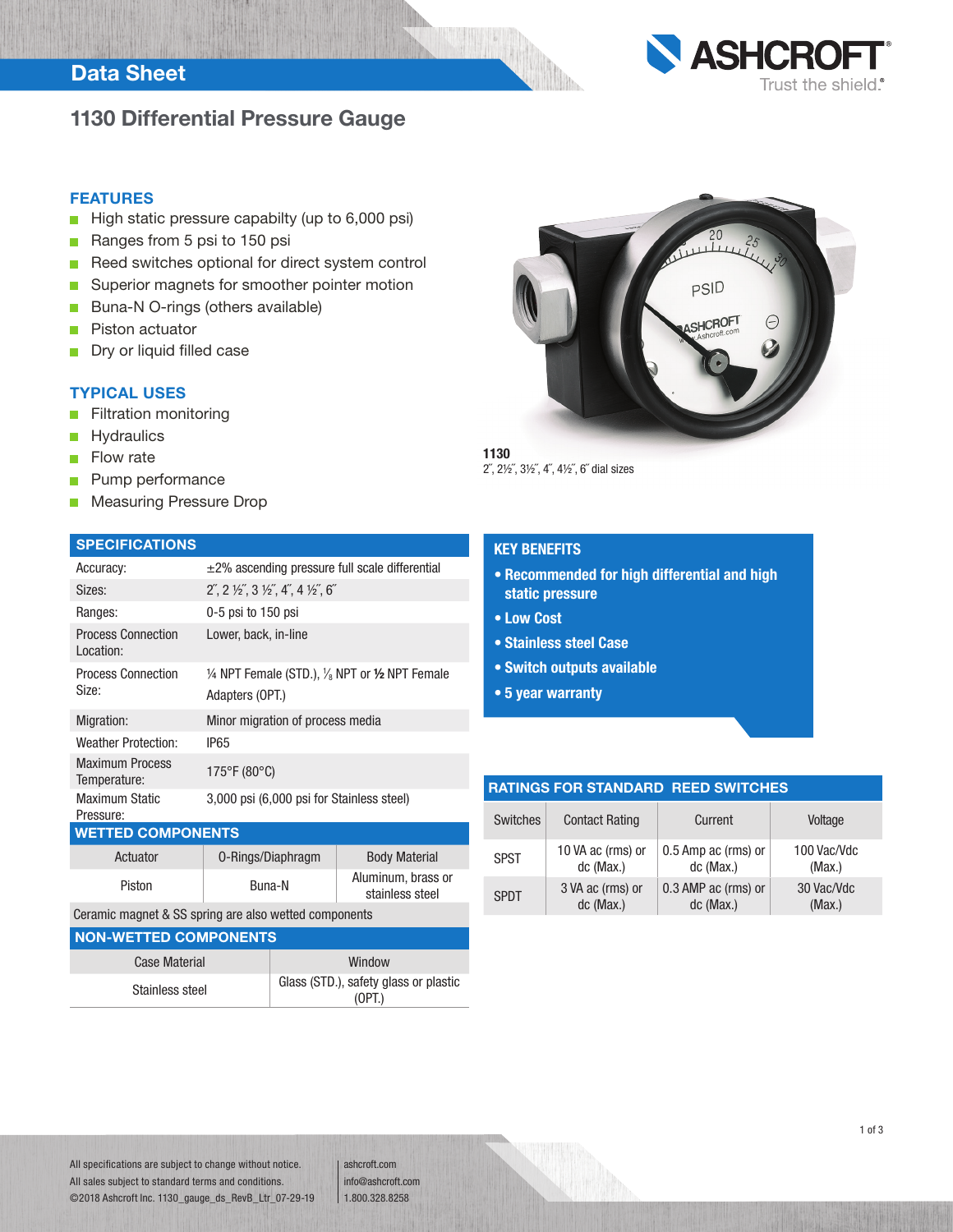# Data Sheet



# 1130 Differential Pressure Gauge

| <b>ORDERING CODE</b>                                                                                                       | Example:                                                         | 20 | 1130 |   | D | 25 | S | XV <sub>1</sub> | 5# |
|----------------------------------------------------------------------------------------------------------------------------|------------------------------------------------------------------|----|------|---|---|----|---|-----------------|----|
| <b>Size</b>                                                                                                                |                                                                  |    |      |   |   |    |   |                 |    |
| $20 - 27$                                                                                                                  |                                                                  | 20 |      |   |   |    |   |                 |    |
| $25 - 2\frac{1}{2}$                                                                                                        |                                                                  |    |      |   |   |    |   |                 |    |
| $35 - 3\frac{1}{2}$                                                                                                        |                                                                  |    |      |   |   |    |   |                 |    |
| $40 - 4"$                                                                                                                  |                                                                  |    |      |   |   |    |   |                 |    |
| $45 - 4\frac{1}{2}$                                                                                                        |                                                                  |    |      |   |   |    |   |                 |    |
| $60 - 6"$                                                                                                                  |                                                                  |    |      |   |   |    |   |                 |    |
| <b>Series</b>                                                                                                              |                                                                  |    |      |   |   |    |   |                 |    |
| 1130 - Piston Actuated                                                                                                     |                                                                  |    | 1130 |   |   |    |   |                 |    |
| <b>Body Material</b>                                                                                                       |                                                                  |    |      |   |   |    |   |                 |    |
| A - Brass                                                                                                                  |                                                                  |    |      | A |   |    |   |                 |    |
| F - Aluminum                                                                                                               |                                                                  |    |      |   |   |    |   |                 |    |
| S - Stainless steel                                                                                                        |                                                                  |    |      |   |   |    |   |                 |    |
| <b>Case Fill</b>                                                                                                           |                                                                  |    |      |   |   |    |   |                 |    |
| $D$ - $Drv$                                                                                                                |                                                                  |    |      |   | D |    |   |                 |    |
| L - Glycerin fill (Liquid fill has an effect on accuracy that varies with range and temperature.)                          |                                                                  |    |      |   |   |    |   |                 |    |
| <b>Process Connection Size</b>                                                                                             |                                                                  |    |      |   |   |    |   |                 |    |
| 25 - 1/4 NPT Female                                                                                                        |                                                                  |    |      |   |   | 25 |   |                 |    |
| <b>Process Connection Location</b>                                                                                         |                                                                  |    |      |   |   |    |   |                 |    |
| S - In-Line                                                                                                                |                                                                  |    |      |   |   |    | S |                 |    |
| L - Lower                                                                                                                  |                                                                  |    |      |   |   |    |   |                 |    |
| B - Back                                                                                                                   |                                                                  |    |      |   |   |    |   |                 |    |
| Options (If choosing an option(s) must include an "X")                                                                     |                                                                  |    |      |   |   |    |   | X.              |    |
| BF - Surface mounting plate                                                                                                |                                                                  |    |      |   |   |    |   |                 |    |
| CS - Dual scale                                                                                                            |                                                                  |    |      |   |   |    |   |                 |    |
| DD - Color band (any combination of green, yellow, red)                                                                    |                                                                  |    |      |   |   |    |   |                 |    |
| GE - 1/8 NPT Female adapters                                                                                               |                                                                  |    |      |   |   |    |   |                 |    |
| GM - 1/2 NPT Female adapters                                                                                               |                                                                  |    |      |   |   |    |   |                 |    |
| EP - Maximum pointer (N/A on 2" case)                                                                                      |                                                                  |    |      |   |   |    |   |                 |    |
| FF - Front flange                                                                                                          |                                                                  |    |      |   |   |    |   |                 |    |
| VD - Viton <sup>®</sup> O-rings                                                                                            |                                                                  |    |      |   |   |    |   |                 |    |
| EM - EPDM O-rings                                                                                                          |                                                                  |    |      |   |   |    |   |                 |    |
| GV - Silicone fill (Silicone liquid fill is recommended for outside applications even though unit is hermetically sealed.) |                                                                  |    |      |   |   |    |   |                 |    |
| PD - Plastic window                                                                                                        |                                                                  |    |      |   |   |    |   |                 |    |
| RP - Reverse porting                                                                                                       |                                                                  |    |      |   |   |    |   |                 |    |
| SG - Safety glass (N/A on 2" or 21/2" case)                                                                                |                                                                  |    |      |   |   |    |   |                 |    |
| TM - Pipe mounting bracket (In-line only)                                                                                  |                                                                  |    |      |   |   |    |   |                 |    |
| V1 - 1-SPST switch w/DIN plug                                                                                              | (N/A with back connection) (Adj. 20-100% of range, Preset @ 90%) |    |      |   |   |    |   | V <sub>1</sub>  |    |
| V2 - 1-SPST switch w/terminal strip                                                                                        | (N/A with back connection) (Adj. 20-100% of range, Preset @ 90%) |    |      |   |   |    |   |                 |    |
| V3 - 2-SPST switch w/DIN plug                                                                                              | (N/A with back connection) (Adj. 20-100% of range, Preset @ 90%) |    |      |   |   |    |   |                 |    |
| V4 - 2-SPST switch w/terminal strip                                                                                        | (N/A with back connection) (Adj. 20-100% of range, Preset @ 90%) |    |      |   |   |    |   |                 |    |
| V5 - 1-SPDT switch w/DIN plug                                                                                              | (N/A with back connection) (Adj. 20-100% of range, Preset @ 90%) |    |      |   |   |    |   |                 |    |
| V6 - 1-SPDT switch w/terminal strip                                                                                        | (N/A with back connection) (Adj. 20-100% of range, Preset @ 90%) |    |      |   |   |    |   |                 |    |
| V7 - 2-SPDT switch w/DIN plug                                                                                              | (N/A with back connection) (Adj. 20-100% of range, Preset @ 90%) |    |      |   |   |    |   |                 |    |
| V8 - 2-SPDT switch w/terminal strip                                                                                        | (N/A with back connection) (Adj. 20-100% of range, Preset @ 90%) |    |      |   |   |    |   |                 |    |
| Range (coding examples only, see range table on page 3 for all standard ranges.)                                           |                                                                  |    |      |   |   |    |   |                 |    |
| 5# - 5 psi                                                                                                                 |                                                                  |    |      |   |   |    |   |                 | 5# |

All specifications are subject to change without notice. All sales subject to standard terms and conditions. ©2018 Ashcroft Inc. 1130\_gauge\_ds\_RevB\_Ltr\_07-29-19

ashcroft.com info@ashcroft.com 1.800.328.8258